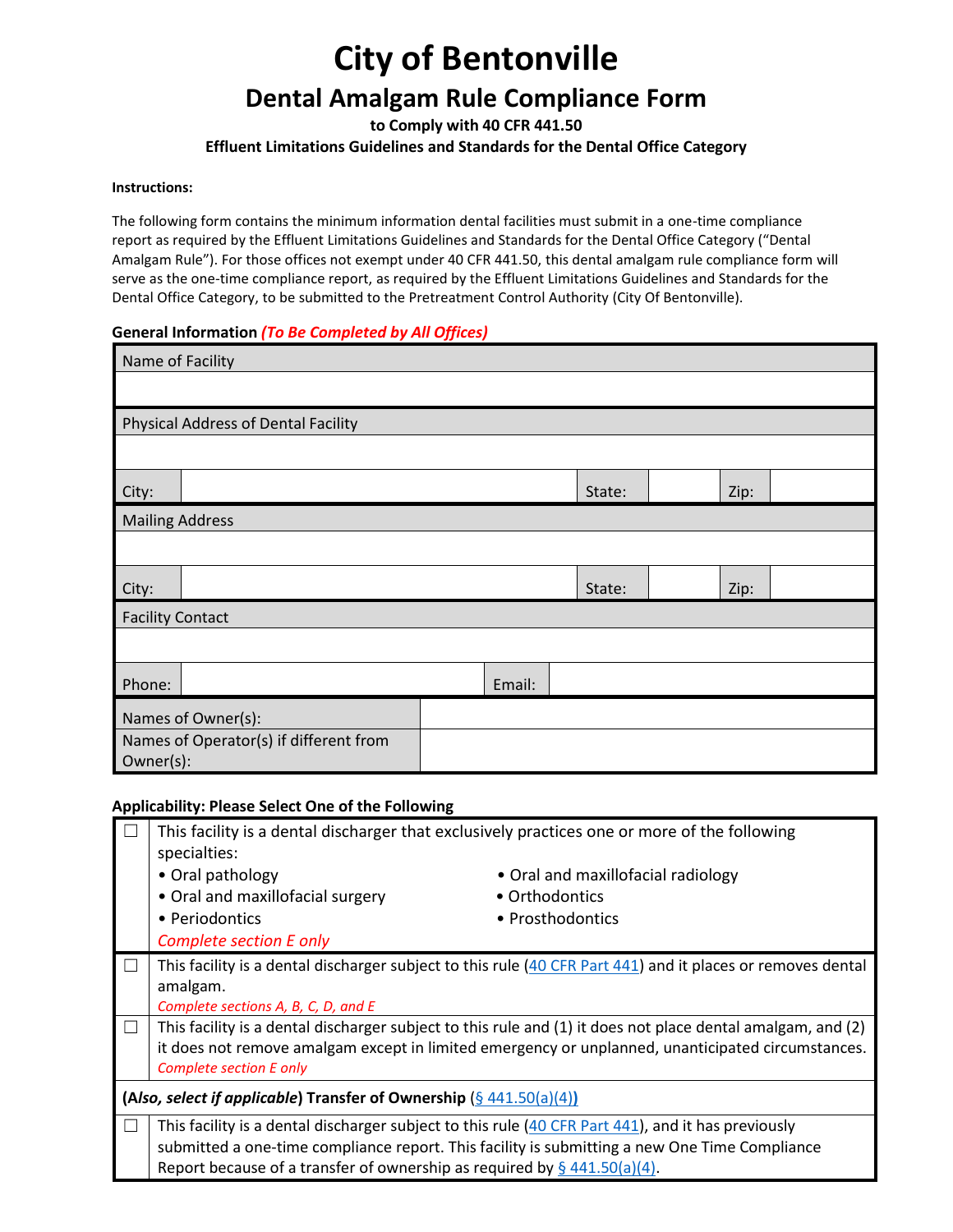#### **Section A Description of Facility**

| Description of Facility |                                                                                                                                              |                                                                                       |  |  |  |  |
|-------------------------|----------------------------------------------------------------------------------------------------------------------------------------------|---------------------------------------------------------------------------------------|--|--|--|--|
| Total number of chairs: |                                                                                                                                              |                                                                                       |  |  |  |  |
|                         | Total number of chairs at which amalgam may be present in the resulting<br>wastewater (i.e., chairs where amalgam may be placed or removed): |                                                                                       |  |  |  |  |
|                         |                                                                                                                                              | Description of any amalgam separator(s) or equivalent device(s) currently operated:   |  |  |  |  |
|                         |                                                                                                                                              |                                                                                       |  |  |  |  |
| NO.<br><b>YES</b>       | ownership.                                                                                                                                   | The facility discharged amalgam process wastewater prior to July 14th, 2017 under any |  |  |  |  |

## **Section B**

## **Description of Amalgam Separator or Equivalent Device**

| П           | The dental facility has installed one or more ISO 11143 (or ANSI/ADA 108-2009) compliant<br>amalgam separators (or equivalent devices) that captures all amalgam containing waste at |                                                                                                              |                                |                                                                                                                  | Chairs: |  |
|-------------|--------------------------------------------------------------------------------------------------------------------------------------------------------------------------------------|--------------------------------------------------------------------------------------------------------------|--------------------------------|------------------------------------------------------------------------------------------------------------------|---------|--|
|             |                                                                                                                                                                                      | the following number of chairs at which amalgam placement or removal may occur:                              |                                |                                                                                                                  |         |  |
| П           |                                                                                                                                                                                      | The dental facility installed prior to June 14, 2017 one or more existing amalgam separators                 |                                |                                                                                                                  | Chairs: |  |
|             |                                                                                                                                                                                      | that do not meet the requirements of $\S$ 441.30(a)(1)(i) and (ii) at the following number of                |                                |                                                                                                                  |         |  |
|             |                                                                                                                                                                                      | chairs at which amalgam placement or removal may occur:                                                      |                                |                                                                                                                  |         |  |
|             |                                                                                                                                                                                      | I understand that such separators must be replaced with one or more amalgam separators (or                   |                                |                                                                                                                  |         |  |
|             |                                                                                                                                                                                      | equivalent devices) that meet the requirements of $\S$ 441.30(a)(1) or $\S$ 441.30(a)(2), after their useful |                                |                                                                                                                  |         |  |
|             |                                                                                                                                                                                      | life has ended, and no later than June 14, 2027, whichever is sooner.                                        |                                |                                                                                                                  |         |  |
|             | <b>Make</b>                                                                                                                                                                          | <b>Model</b>                                                                                                 |                                | <b>Year of installation</b>                                                                                      |         |  |
|             |                                                                                                                                                                                      |                                                                                                              |                                |                                                                                                                  |         |  |
|             |                                                                                                                                                                                      |                                                                                                              |                                |                                                                                                                  |         |  |
|             |                                                                                                                                                                                      |                                                                                                              |                                |                                                                                                                  |         |  |
|             |                                                                                                                                                                                      |                                                                                                              |                                |                                                                                                                  |         |  |
|             |                                                                                                                                                                                      | My facility operates an equivalent device.                                                                   |                                |                                                                                                                  |         |  |
| <b>Make</b> |                                                                                                                                                                                      | <b>Model</b>                                                                                                 | <b>Year of</b><br>installation | Average removal<br>efficiency of<br>equivalent device,<br>as determined per $\frac{6}{9}$<br>441.30(a)(2)i- iii. |         |  |
|             |                                                                                                                                                                                      |                                                                                                              |                                |                                                                                                                  |         |  |
|             |                                                                                                                                                                                      |                                                                                                              |                                |                                                                                                                  |         |  |
|             |                                                                                                                                                                                      |                                                                                                              |                                |                                                                                                                  |         |  |
|             |                                                                                                                                                                                      |                                                                                                              |                                |                                                                                                                  |         |  |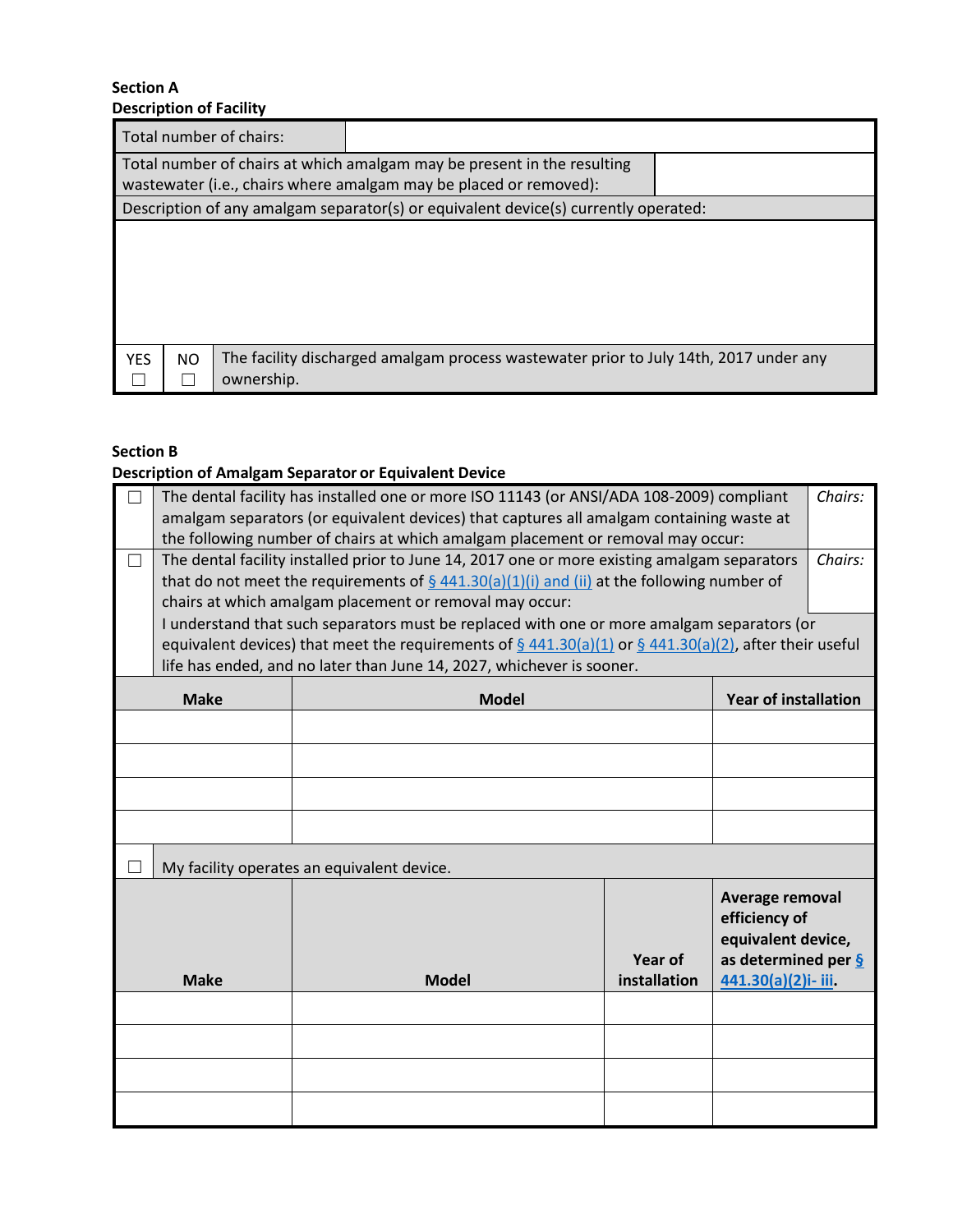## **Section C Design, Operation and Maintenance of Amalgam Separator/Equivalent Device**

|                     | <b>YES</b>                                                                                                                                                       | I certify that the amalgam separator (or equivalent device) is designed and will be<br>operated and maintained to meet the requirements in $\S$ 441.30 or $\S$ 441.40. |  |  |  |  |  |
|---------------------|------------------------------------------------------------------------------------------------------------------------------------------------------------------|------------------------------------------------------------------------------------------------------------------------------------------------------------------------|--|--|--|--|--|
|                     | A third-party service provider is under contract with this facility to ensure proper operation and<br>maintenance in accordance with $\S$ 441.30 or $\S$ 441.40. |                                                                                                                                                                        |  |  |  |  |  |
|                     | <b>YES</b>                                                                                                                                                       | Name of third-party service<br>provider (e.g. Company<br>Name) that maintains the<br>amalgam separator or<br>equivalent device (if<br>applicable):                     |  |  |  |  |  |
|                     | NO.                                                                                                                                                              | If none, provide a description of the practices employed by the facility to ensure<br>proper operation and maintenance in accordance with $\S$ 441.30 or $\S$ 441.40.  |  |  |  |  |  |
| Describe practices: |                                                                                                                                                                  |                                                                                                                                                                        |  |  |  |  |  |

## **Section D**

#### **Best Management Practices (BMP) Certifications**

| The above named dental discharger is implementing the following BMPs as specified in $\frac{6}{9}$ 441.30(b) or<br>§ 441.40 and will continue to do so.                                                                                                                                                                                                                                                                                                                                                                                                                                          |  |  |  |  |
|--------------------------------------------------------------------------------------------------------------------------------------------------------------------------------------------------------------------------------------------------------------------------------------------------------------------------------------------------------------------------------------------------------------------------------------------------------------------------------------------------------------------------------------------------------------------------------------------------|--|--|--|--|
| Waste amalgam including, but not limited to, dental amalgam from chair-side traps, screens,<br>$\bullet$<br>vacuum pump filters, dental tools, cuspidors, or collection devices, must not be discharged to a<br>publicly owned treatment works (e.g., municipal sewage system).<br>Dental unit water lines, chair-side traps, and vacuum lines that discharge amalgam process<br>$\bullet$<br>wastewater to a publicly owned treatment works (e.g., municipal sewage system) must not be<br>cleaned with oxidizing or acidic cleaners, including but not limited to bleach, chlorine, iodine and |  |  |  |  |
| peroxide that have a pH lower than 6 or greater than 8 (i.e. cleaners that may increase the<br>dissolution of mercury).                                                                                                                                                                                                                                                                                                                                                                                                                                                                          |  |  |  |  |